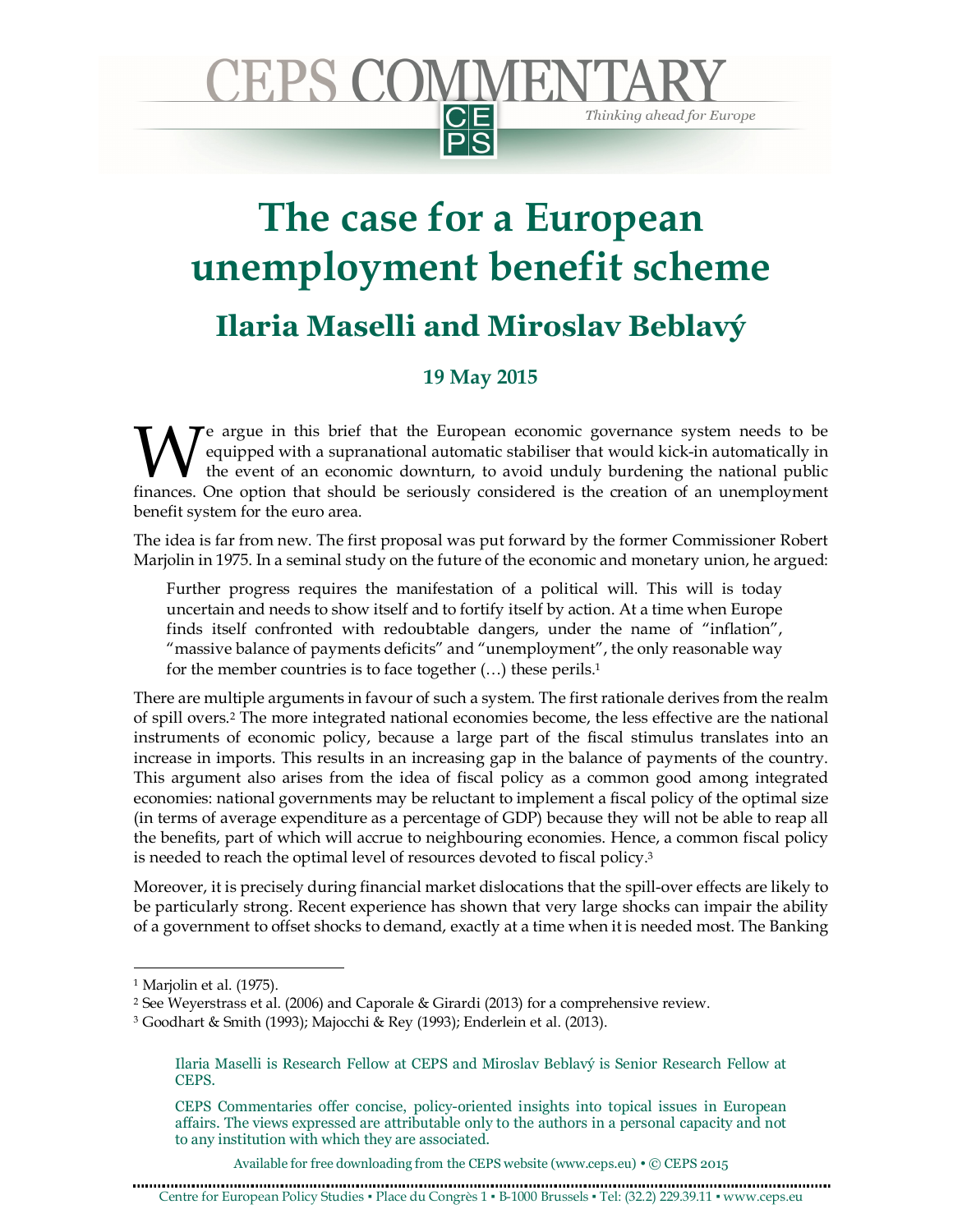Union and the Capital Markets Union are expected to make these shocks less likely, but the danger remains. This is also due to the fact that further financial integration can exacerbate contagion in case a crisis breaks out.<sup>4</sup>

Not surprisingly, even in the most decentralised federations, like Canada and the United States, the federal budget is in the range of 15 to 20% of GDP. In addition to defence and foreign relations, this budget is used to finance both welfare redistributive and macroeconomic countercyclical policies.<sup>5</sup> By comparison, the EU's budget at 1% of GDP, represents breadcrumbs. As a result, a 1% drop in GDP in the US or Canada results in a decrease in household consumption of only 0.2%, compared to a 0.6% in the EU/EMU.<sup>6</sup> Together with the European Stabilisation Mechanism (ESM), EU-level unemployment insurance could provide better stabilisation properties at relatively low cost.

Looking more specifically at European countries, researchers have calculated that the capacity of national unemployment benefits to stabilise income in the face of an unemployment shock is limited in many member states, including Italy and Greece. It is less than 10% in Greece, Slovenia, Estonia and Italy, and up to 25% in continental and Nordic countries. <sup>7</sup> This is consistent with the above-mentioned risk of sub-optimal stabilisation due to high economic integration. There are two possible explanations for the underperformance of national insurance: either the subsidies benefit only a limited portion of unemployed workers, or these subsidies are not generous enough to avoid an excessive fall in consumption. The share of the labour force covered by some form of unemployment insurance can be anywhere in between 50 and 100% in Europe, and replacement rates over the previous salary are also very heterogeneous (ranging between 20% and 80% of the average gross wage).<sup>8</sup>

Another reason to shift some of the unemployment expenditure to the 'federal' level lies in market failures. Goodhart and Smith observed as early as 1993:

The case for government intervention usually rests on the existence of some market failure, or imperfection. In the case of intervention for the purpose of stabilization, the purported failure is that of (labour) markets to clear, whether by means of wage flexibility or by migration (though migration would not be an effective response to a common shock). 9

They argue that labour markets in the EU appear relatively sluggish in adjustment: not only is the elasticity of wages to unemployment lower than in other advanced economies, but migration also occurs in smaller numbers between European countries compared to American states. Therefore, given European rigidities, "unless stabilised, adverse shocks are likely to impinge to some considerable extent on real variables, output and unemployment (rather than primarily on nominal variables)". <sup>10</sup>

And not much progress has been achieved on this ground since. The ECB argues at the very beginning of a working paper that "It has been well established that the wages of individual workers react little, especially downwards, to shocks that hit their employer".<sup>11</sup> Such rigidity is confirmed in both real and nominal terms. At the same time, the Great Recession proved that mobility also cannot be considered as an adjustment mechanism. Despite the prolonged duration

j

<sup>4</sup> Cottarelli & Guerguil (2014).

<sup>5</sup> Ibid.

<sup>6</sup> Ibid.

<sup>7</sup> Dolls et al. (2012).

<sup>8</sup> Strauss et al. (2013).

<sup>9</sup> Goodhart & Smith (1993, p. 421).

<sup>10</sup> Ibid.

<sup>11</sup> Babecký et al. (2009)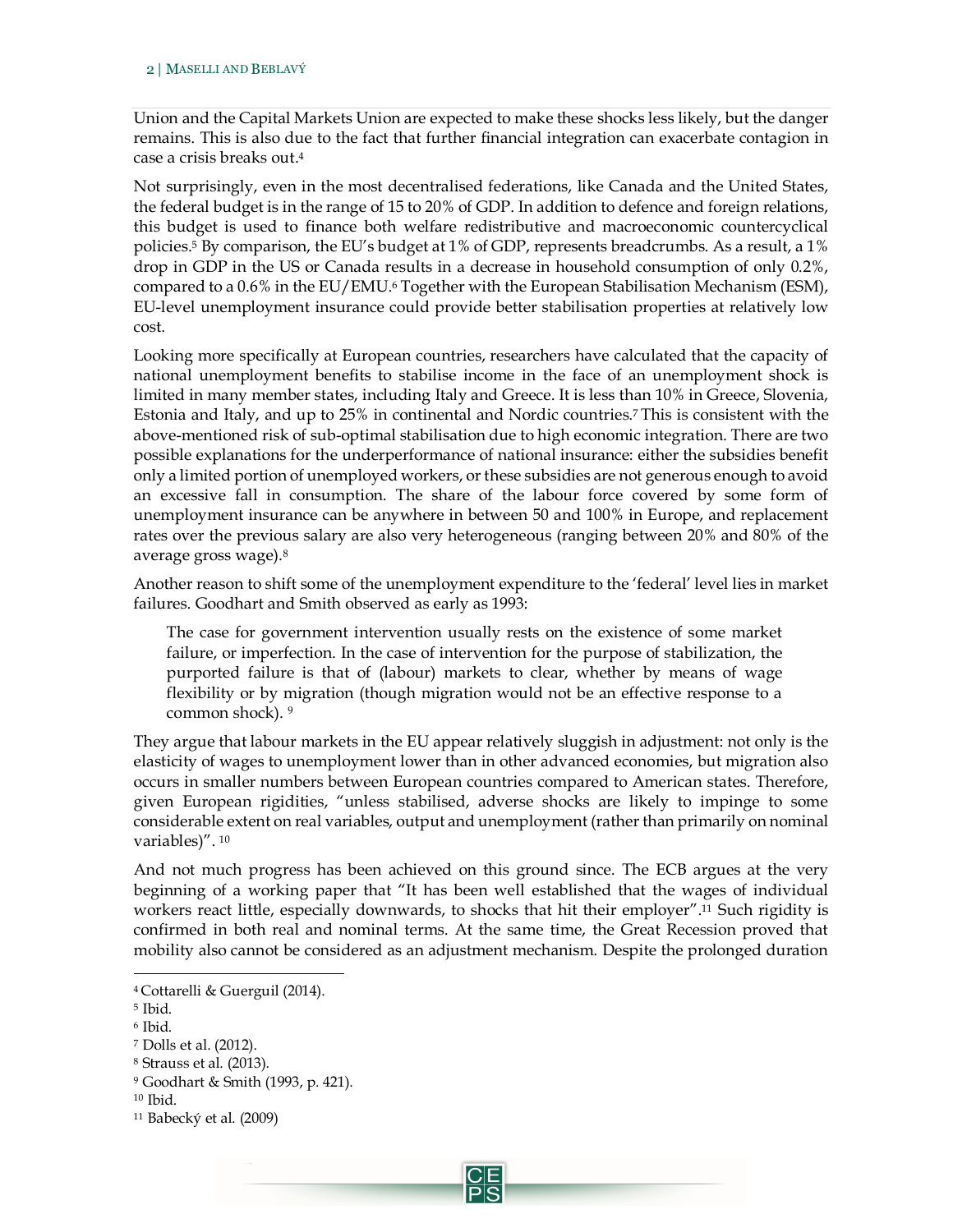of the crisis, the percentage of EU citizens willing to move to another country remains severely limited: 0.3% per year, or one and a half million people, which is equivalent to about one-tenth of the percentage observed in the United States.<sup>12</sup>

Apart from the purely economic arguments related to market failures and the spill-over effects of economic policies, the creation of a European unemployment benefit scheme also responds to the current political considerations. The support for the Eurosceptics has never been as high as reflected in last year's European Parliament elections. Moreover, when asked what they think are the two most important issues facing the EU, Europeans consistently rank the economic situation and unemployment in the top two places. 13

The devil is more than ever before in the details. The creation of a supranational unemployment benefit scheme faces many challenges. A principal one, for example, is related to moral hazard: can the system minimise the temptation of member states to postpone reforms as a consequence of the knowledge that they will receive financial help from the EU level? Or where should the line be drawn on the stabilisation–redistribution axis? Would a supranational system require the harmonisation of the national systems? And finally: can this be done at all within the current legal framework?

Eighteen variants of such a scheme are currently under study by a team of researchers led by CEPS. These 18 variants can be grouped around two main typologies: genuine systems and equivalent systems. In the first group, the systems considered are those in which financial transfers from the supranational fund directly target unemployed individuals. Equivalent European unemployment benefit schemes are those in which financial transfers from the supranational fund occur only from and towards member states as a reinsurance mechanism between national insurance schemes. The difference between the two typologies is substantial. The idea behind a 'genuine' scheme is that it would cover a small portion of every shock, whereas in 'equivalent' schemes, the supranational fund could insure sovereigns more extensively but only in the event of major labour market turmoil.<sup>14</sup> We are currently engaged in computing a micro and macroeconomic estimation of the stabilisation capacity of each scheme and will publish our findings in the course of the coming year.

## **References**

- Barslund, M., M. Busse and J. Schwarzwälder (2015), "Labour Mobility in Europe: An untapped resource?", CEPS Policy Brief No. 327, CEPS, Brussels.
- Beblavý, M., D. Gros and I. Maselli (2015), "Reinsurance of National Unemployment Benefit Schemes", CEPS Working Document No. 401, CEPS, Brussels.
- Babecký, J., P. Babecký, J. Messina and T. Rõõm (2009), "Downward nominal and real wage rigidity: Survey evidence from European firms", ECB Working Paper No. 1105, European Central Bank, Frankfurt, November.
- Beblavý, M. and I. Maselli (2014), "An Unemployment Insurance Scheme for the Euro Area: A simulation exercise of two options", CEPS Special Report No. 98, CEPS, Brussels, December.
- Caporale, G.M. and A. Girardi (2013) "Fiscal spillovers in the euro area", Working Paper No. 109, Luiss Lab of European Economics, June, Rome.

-

<sup>12</sup> See Barslund et al. (2015).

<sup>13</sup> Eurobarometer. Question asked since 2011.

<sup>14</sup> For further details please read: Beblavý, Gros, and Maselli (2015) and Beblavý and Maselli (2014).